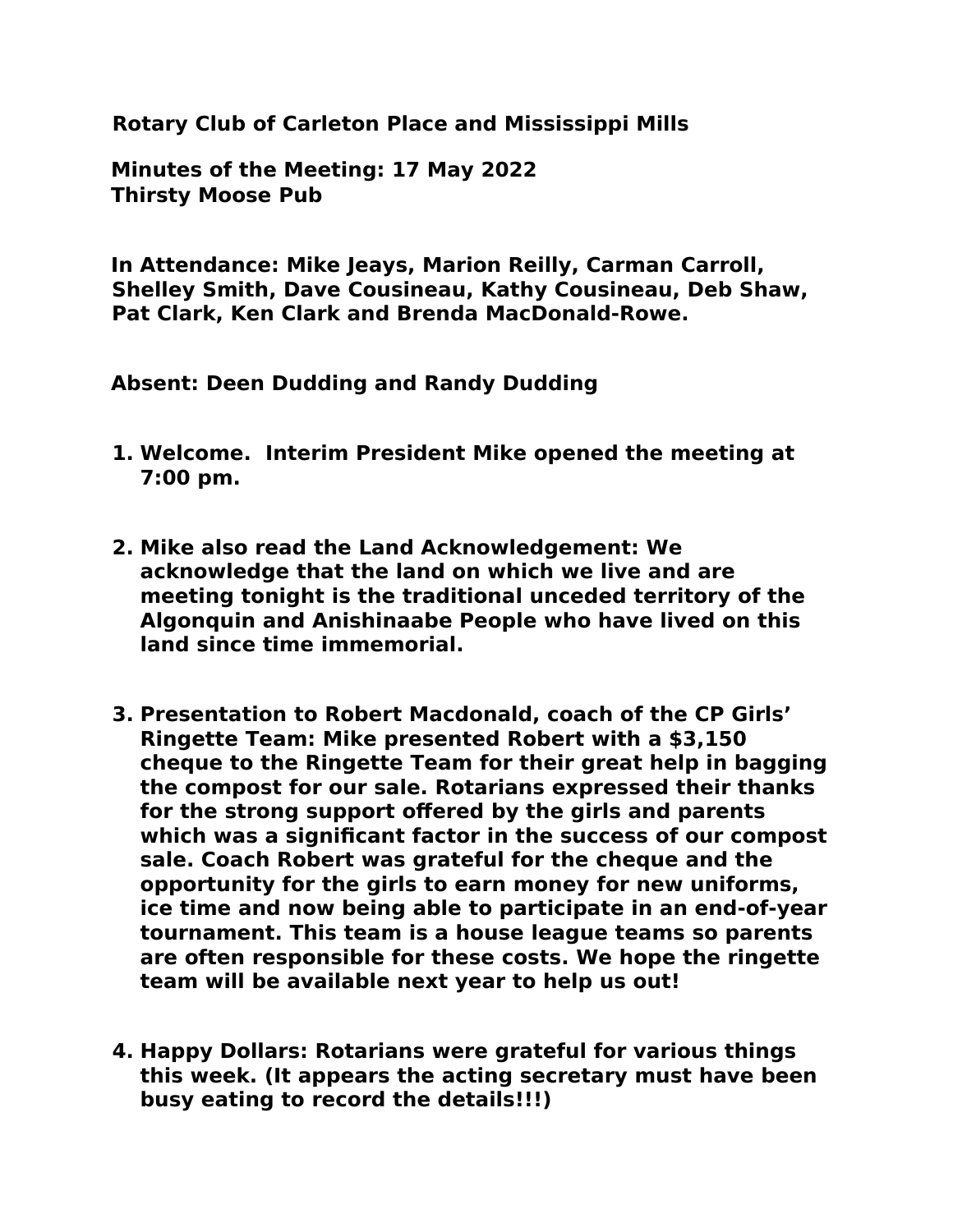- **5. 50/50 Draw: Dave's ticket was drawn but he did not find the money card!**
- **4. Adoption of the Agenda: All agreed**

**5. Minutes of 3 May Meeting and Business Arising: Moved, seconded and APPROVED.** 

**-Compost Sales: There was considerable discussion about the compost sale.** 

**It now appears that the bags were smaller this year, resulting in more bags and more unsold bags.** 

**All agreed the bagging and sales part went well but delivery was an issue due to too few drivers. This is an issue that must be resolved prior to next year's sales.** 

**The delivery cost of \$5 per bag is far too low. We discussed whether to limit deliveries to orders of 5 or 10. This would be difficult for some of our older clients and would result in more drive-in sales which would need to be considered.** 

**There are as many as 500 bags left over in two locations. We need to consolidate them to the sales location. Aside from another sale day, other potential places for the remaining compost are local horticultural societies and the towns of CP and MM.**

**Mike reported that over \$7,000 cash and e-transfers have been received.** 

**The data entry sheets helped a good deal and it is important to update them and drop all clients on the list who did not buy in 2019 or 2022. Some names of new purchasers will be added to the call list for next year.** 

**Additional bags should be ordered early next year to ensure delivery on time.**